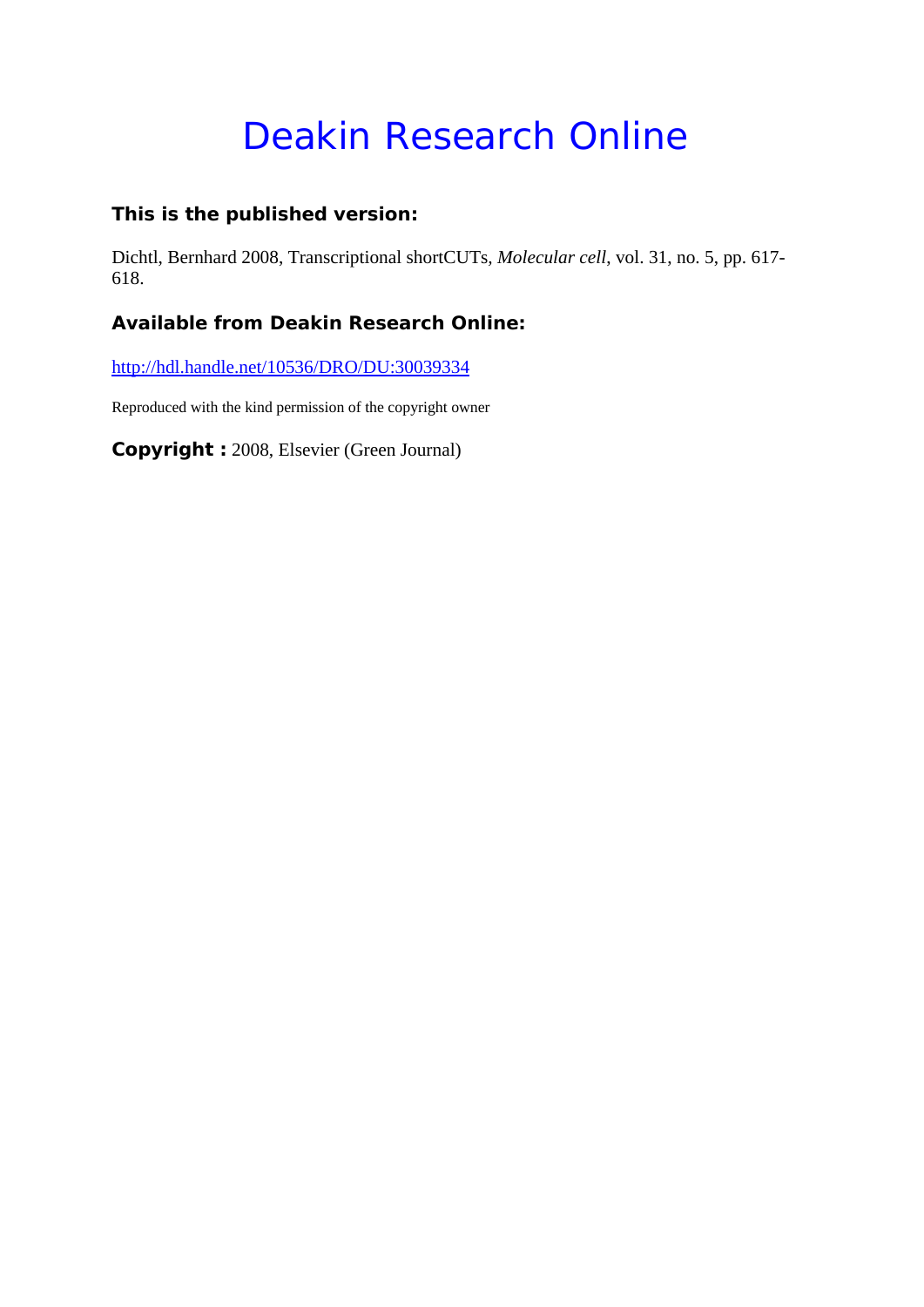## Molecular Cell **Previews**

## Transcriptional ShortCUTs

Bernhard Dichtl<sup>1,\*</sup>

<sup>1</sup>Institute of Molecular Biology, University of Zürich, CH-8057 Zürich, Switzerland \*Correspondence: [bernhard.dichtl@molbio.uzh.ch](mailto:bernhard.dichtl@molbio.uzh.ch) DOI 10.1016/j.molcel.2008.08.014

Recent work from [Kuehner and Brow \(2008\)](#page-2-0) and [Thiebaut et al. \(2008\)](#page-2-0) in Molecular Cell and [Jenks et al. \(2008\)](#page-2-0) in Molecular and Cellular Biology reveals that regulated expression of central nucleotide synthesis pathway components directs start site-dependent RNA polymerase II termination.

Transcription by RNA polymerase II (Pol II) comprises cycles of initiation, elongation, and termination. Although RNA synthesis is controlled in many instances at the step of initiation at gene promoters, postinitiation events also contribute essential layers of regulation. A striking example of this is the recent discovery of hundreds of cryptic unstable transcripts (CUTs) that are transcribed by Pol II in yeast ([Wyers](#page-2-0) [et al., 2005](#page-2-0)). CUTs are frequently derived from intergenic regions and normally do not accumulate in significant amounts at steady state. Notably, the mode of termination associated with CUT transcription is a major determinant for their instability.

Two major pathways are known to end processive RNA synthesis by Pol II in yeast (reviewed in [Lykke-Andersen and](#page-2-0) [Jensen, 2007\)](#page-2-0). In both cases, the interaction of termination factors with both Pol II and the nascent RNA are important, but distinct classes of transcripts are affected. One pathway produces mostly protein-encoding mRNA, is guided by poly(A) signals, and relies on the canonical pre-mRNA 3' end formation machinery. The other pathway acts predominately on small nucleolar RNAs (snoRNAs) and CUTs and depends on the Nrd1 complex, which is constituted by the RNA-binding proteins Nrd1 and Nab3 and the helicase Sen1. Interestingly, transcripts terminated via the Nrd1 complex are frequently targeted by the nuclear exosome, a 3'-5' exonuclease complex. In this way snoRNAs receive some 3' end trimming, whereas CUTs will be efficiently degraded [\(Thiebaut et al., 2006;](#page-2-0) [Arigo et al., 2006](#page-2-0)).

Recent reports by [Kuehner and Brow](#page-2-0) [\(2008\), Thiebaut et al. \(2008\)](#page-2-0), and [Jenks](#page-2-0) [et al. \(2008\)](#page-2-0) established an intriguing concept of transcriptional regulation that integrates essential aspects of initiation and termination in yeast. The Brow and Reines labs dissected the mechanisms governing *IMD2* expression. This gene encodes the inosine monophosphate dehydrogenase (IMPDH) that catalyzes the first step in GMP biosynthesis. Its expression is inversely correlated with the availability of GTP, but how the cell senses nucleotide levels remained obscure. Remarkably, *IMD2* transcripts originate from alternative start sites under control of a single upstream promoter (TATA box; [Figure 1A](#page-2-0)). [Kuehner and Brow \(2008\)](#page-2-0) demonstrate that RNA obtained in the presence of ample GTP started with guanosine (G) at the first position, whereas reduced levels of GTP gave RNAs starting more distal to the promoter with adenosine (A). This finding nicely fits the previous proposal by the Brow lab that Pol II scans along the *IMD2* promoter and that sequence context as well as GTP concentration constitutes a switch that eventually determines the start site [\(Steinmetz et al., 2006\)](#page-2-0). The G-site-dependent RNAs contain a Sen1 dependent terminator; consequently, these transcripts are rapidly degraded by the exosome and represent bona fide CUTs. Remarkably, the terminator is excluded when Pol II scanning favors the A-site to start RNA synthesis under low GTP conditions. This facilitates transcription of the entire *IMD2* gene, poly(A)-dependent termination, and production of functional mRNA. Thus, the GTP-dependent selection of the start site regulates the mode of Pol II termination and, with it, the fate of *IMD2*-associated transcripts.

Is this control mechanism of more general relevance? Certain aspects are, e.g., the architecture of the regulatory region: the *URA2* gene encodes an enzyme involved in pyrimidine biosynthesis that is regulated by uracil availability, and [Thie](#page-2-0)[baut et al. \(2008\)](#page-2-0) show that a single promoter (TATA box) controls *URA2* start sites, which are separated by a Nrd1 dependent terminator ([Figure 1](#page-2-0)B). In contrast to *IMD2*, however, the authors observed constitutive expression of the upstream CUT independent of uracil levels, whereas *URA2* mRNA transcription was strongly stimulated by low uracil. The identity of the starting nucleotide plays no discernable role in start site choice, arguing against UTP-dependent Pol II initiation. Moreover, [Thiebaut et al. \(2008\)](#page-2-0) show that reduced CUT expression is not a prerequisite for mRNA transcription. Start site-dependent termination at the *URA2* locus therefore does not direct the mutually exclusive production of either CUTs or mRNA as was observed for *IMD2*. Libri and colleagues suggest instead that the *URA2* CUT might modulate the transcriptional response to reduced nucleotide levels. Activation requires that some scanning Pol II molecules skip the CUT start site and initiate transcription downstream of the terminator. [Thiebaut](#page-2-0) [et al. \(2008\)](#page-2-0) identified the R box, a T-rich regulatory element, as an essential component of this process. The mechanistic details remain unclear, but the R box might enhance skipping of the CUT site or otherwise promote the usage of the mRNA start site. Although several possible scenarios for activation could be discussed, an important piece of the *URA2* regulation puzzle is still missing: the mechanism of metabolite sensing. [Thiebaut et al. \(2008\)](#page-2-0) point out, however, that a major function of the *URA2* CUT could be to maintain low basal levels of *URA2* mRNA transcription in the presence of ample uracil by ''trapping'' initiated Pol II in a cycle of unproductive transcription. Low levels of uracil might interrupt this cycle to facilitate a rapid transcriptional induction of the *URA2* mRNA.